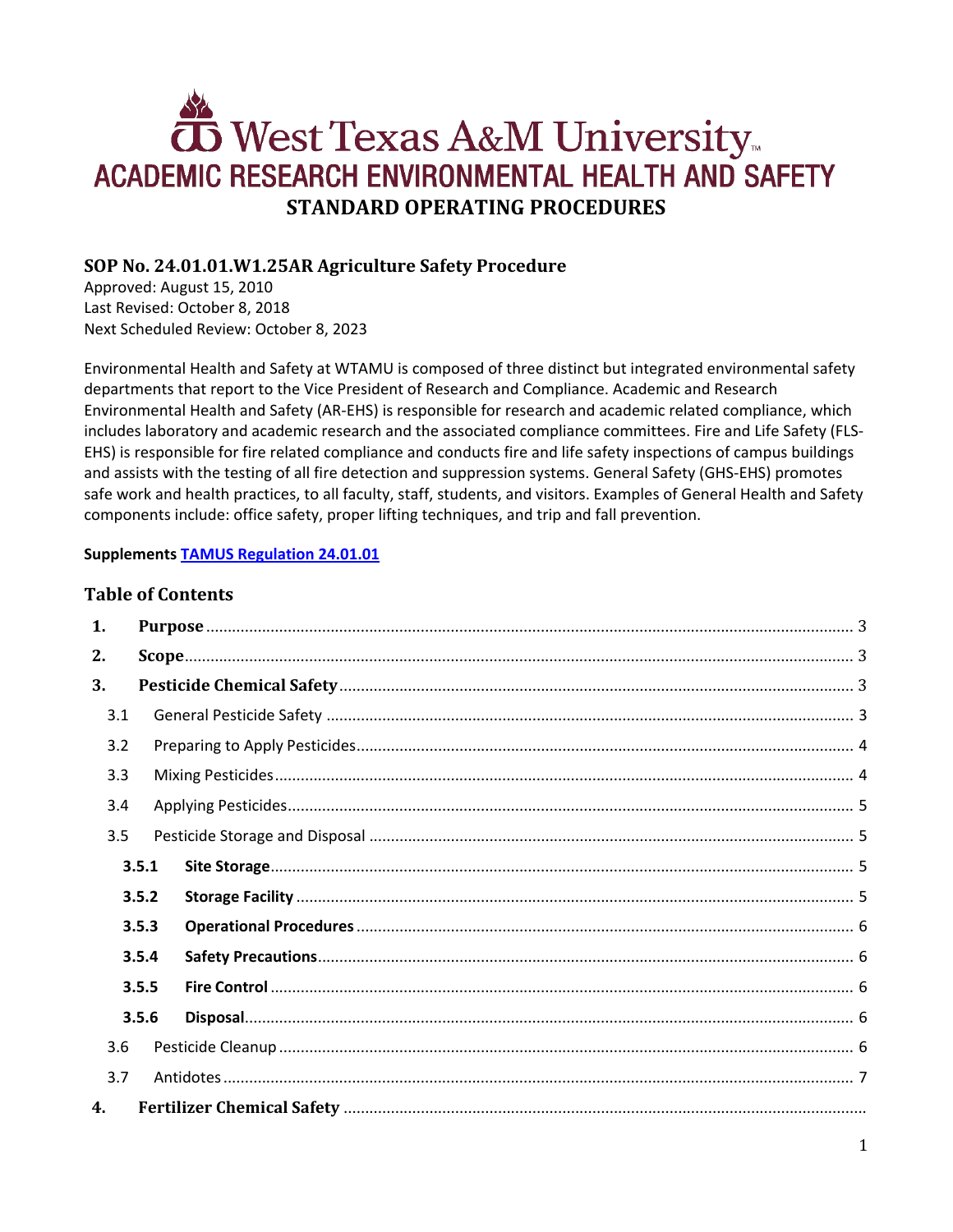| 4.1   |       |  |  |  |
|-------|-------|--|--|--|
| 4.2   |       |  |  |  |
| 5.    |       |  |  |  |
| 5.1   |       |  |  |  |
| 5.2   |       |  |  |  |
| 5.3   |       |  |  |  |
| 5.3.1 |       |  |  |  |
|       | 5.3.2 |  |  |  |
|       | 5.3.3 |  |  |  |
|       | 5.3.4 |  |  |  |
|       | 5.3.5 |  |  |  |
| 5.4   |       |  |  |  |
| 5.5   |       |  |  |  |
| 6.    |       |  |  |  |
| 6.1   |       |  |  |  |
| 6.2   |       |  |  |  |
| 6.3   |       |  |  |  |
| 7.    |       |  |  |  |
| 8.    |       |  |  |  |
| 8.1   |       |  |  |  |
| 8.2   |       |  |  |  |
| 8.3   |       |  |  |  |
|       |       |  |  |  |
| 8.4   |       |  |  |  |
| 8.5   |       |  |  |  |
| 8.6   |       |  |  |  |
| 9.    |       |  |  |  |
| 10.   |       |  |  |  |
| 11.   |       |  |  |  |
| 12.   |       |  |  |  |
| 13.   |       |  |  |  |
| 14.   |       |  |  |  |
| 15.   |       |  |  |  |
| 16.   |       |  |  |  |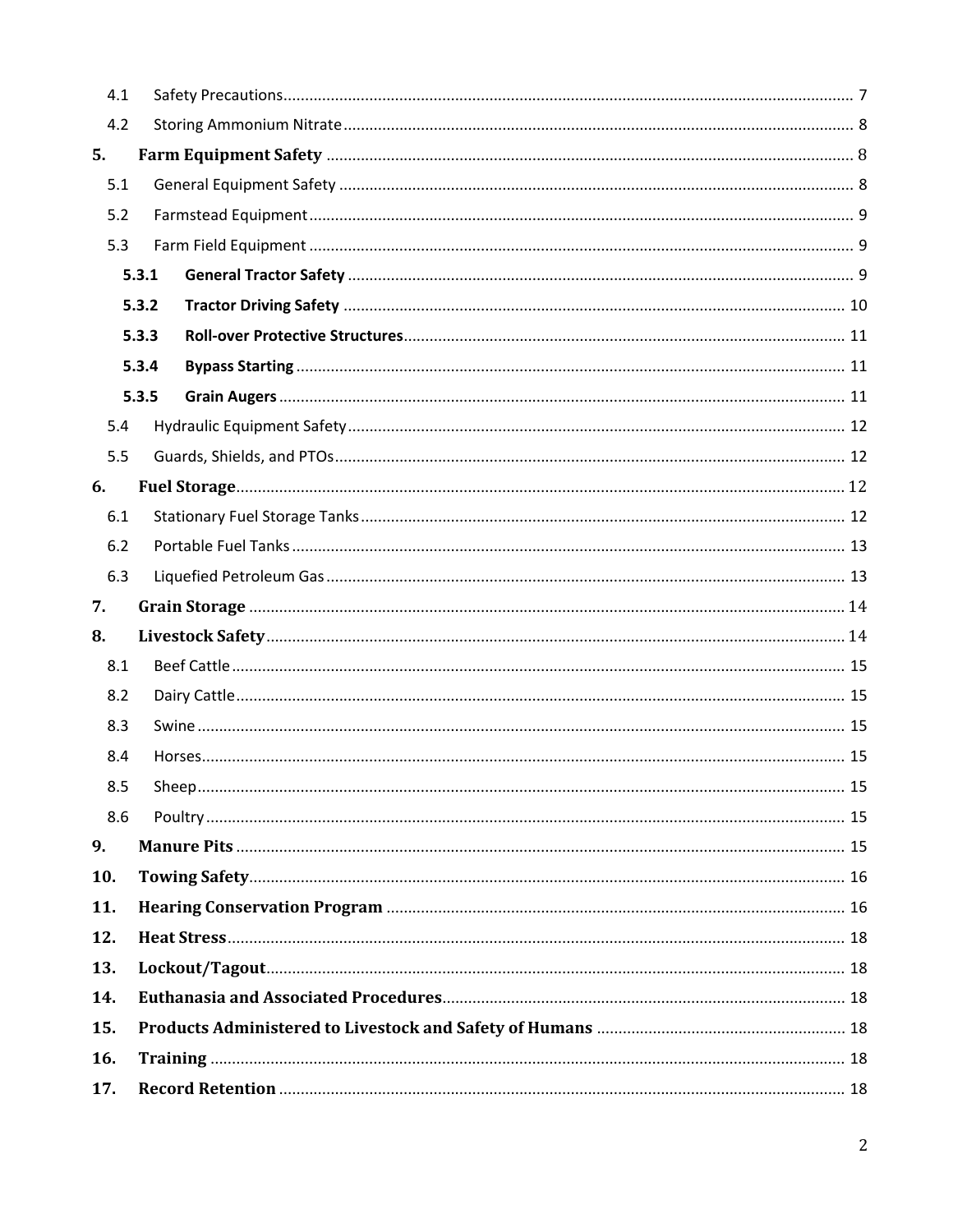# <span id="page-2-0"></span>**1. Purpose**

The following information is provided to assist WTAMU departments in developing procedures to meet agriculture safety requirements to protect students, employees, and the environment. This program sets forth recommended minimum requirements that need to be followed to maximize the safety of all workers.

# <span id="page-2-1"></span>**2. Scope**

This procedure applies to any student, employee, instructor, researcher, or visitor that will be conducting agriculture research or any agriculture activity at WTAMU or any of its constituencies.

# <span id="page-2-2"></span>**3. Pesticide Chemical Safety**

This section discusses agriculture chemical safety for pesticides, including rodenticide, insecticides, herbicides, etc. Pesticides are chemicals that protect crop and livestock from rodents, insects, disease, or weeds. They also control pests that endanger human health. Because pesticides are poisonous, they can be extremely dangerous to humans. Before applying commercial pesticides, always ensure your safety, the safety of others, and the safety of the environment.

There are several government agencies that govern the use of commercial pesticides. For more information on pesticide usage, contact one or more of the following groups: Texas Department of Agriculture, Texas Department of Health, Structural Pest Control Board, Texas Commission on Environmental Quality (TCEQ), and the Environmental Protection Agency (EPA).

#### <span id="page-2-3"></span>3.1 General Pesticide Safety

The following sections provide general or specific guidelines for handling pesticides. To help reduce the hazards associated with pesticides:

- $\triangleright$  Do not transport, mix, or use agricultural chemicals unless you can summon help, if needed.
- $\triangleright$  Keep an ample supply of water nearby to flush exposed areas if a spill occurs.
- $\triangleright$  Check all pesticide equipment before use to ensure proper working condition.
- $\triangleright$  Read pesticide labels carefully. Follow the label directions when mixing, applying, storing, or disposing of pesticides.
- $\triangleright$  Wear personal protective equipment to prevent dermal, inhalation, and mucous membrane exposure.
- $\triangleright$  Do not eat, drink, or smoke when handling pesticides.
- $\triangleright$  Launder clothing and bathe after working with pesticides to ensure that all chemicals are removed from clothing and skin.
- $\triangleright$  Do not use agricultural pesticides around the home or office.
- $\triangleright$  Observe assigned re-entry intervals. Always wear the appropriate protective clothing when enteringfields before the re-entry date.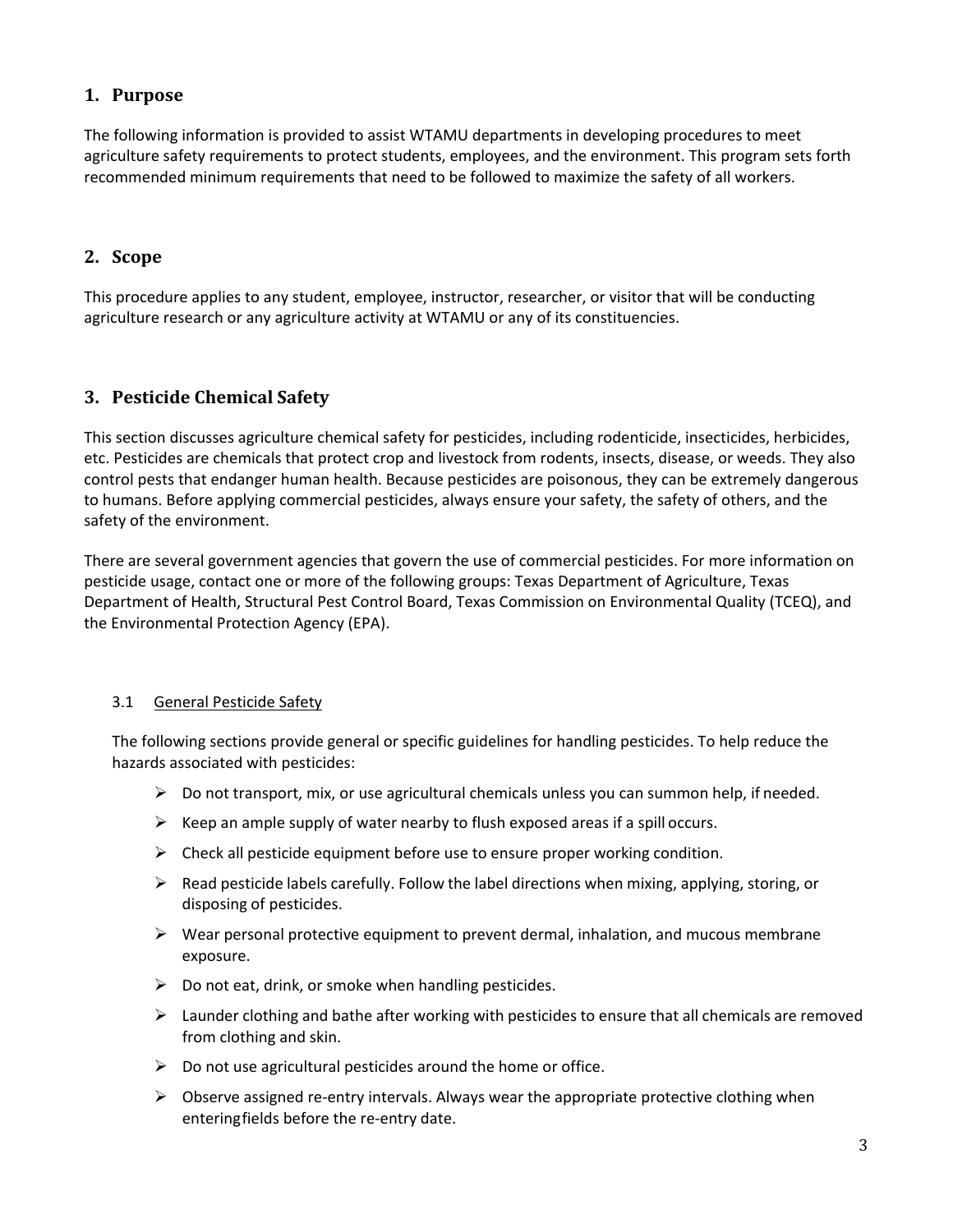- $\triangleright$  Always handle pesticides downhill from wells, cisterns, sinkholes, ditches, or standing water.
- $\triangleright$  Do not apply pesticides when rain is eminent or if wind could affect the spraying area.
- $\triangleright$  Triple-rinse spray equipment and empty containers. Apply the rinse water to the treated field.
- $\triangleright$  Properly dispose of empty containers.

## <span id="page-3-0"></span>3.2 Preparing to Apply Pesticides

Preparation is essential for chemical safety. Follow these steps to properly prepare for pesticide application:

- **Plan Ahead -** Always read chemical labels before attempting to work with pesticides. Prepare for a possible emergency by maintaining a personal decontamination site, a chemical spill kit, and by knowing the proper first aid procedures associated with your pesticide.
- **Move Pesticides Safely -** Careless chemical transportation can cause spills and contamination. Do not carry pesticides in an enclosed area, such as a car. Be sure to secure the pesticides to prevent shiftingor bouncing. In addition, never leave your vehicle unattended when transporting chemicals.
- **Select Appropriate Personal Protective Equipment (PPE) -** Regardless of the pesticide's toxicity, always wear a long-sleeve shirt and pants when working with pesticides. Wear additional PPE,as necessary.
- **Select Application Equipment -** Choose suitable equipment to properly applypesticides. Before using the equipment, inspect it for good working order.
- **Provide Prior Notification -** Before applying pesticides, inform all people in or around the application area. Notification allows people to protect themselves from harmful chemicals.

## <span id="page-3-1"></span>3.3 Mixing Pesticides

Always read and carefully follow label directions when mixing pesticides. Even if you are familiar with a particular chemical, re-read the label to ensure that you have the latest safety information. In addition, follow these guidelines for mixing pesticides:

- **Wear Personal Protective Equipment -** Always wear PPE when handling hazardous chemicals.
- **Work in a Safe Area -** The pesticide mixing and loading area should be well ventilated, well lit,and downhill from any water sources. Concrete slabs are ideal for mixing chemicals since they allow for easycleanup.
- **Measure Chemicals Correctly -** Measure and mix pesticides carefully. Never mix different pesticides except as directed by the label or chemical manufacturer. Do not use more chemical than prescribed by the pesticide label. The overuse of pesticides is illegal, and may result in the following:
	- Higher pest control costs
	- Pesticide residue in food
	- Groundwater pollution
	- Pesticide resistance
- **Pour Pesticides Carefully -** Always wear a face shield and take care not to splash chemicals when pouring pesticides. Never use your mouth to siphon pesticides.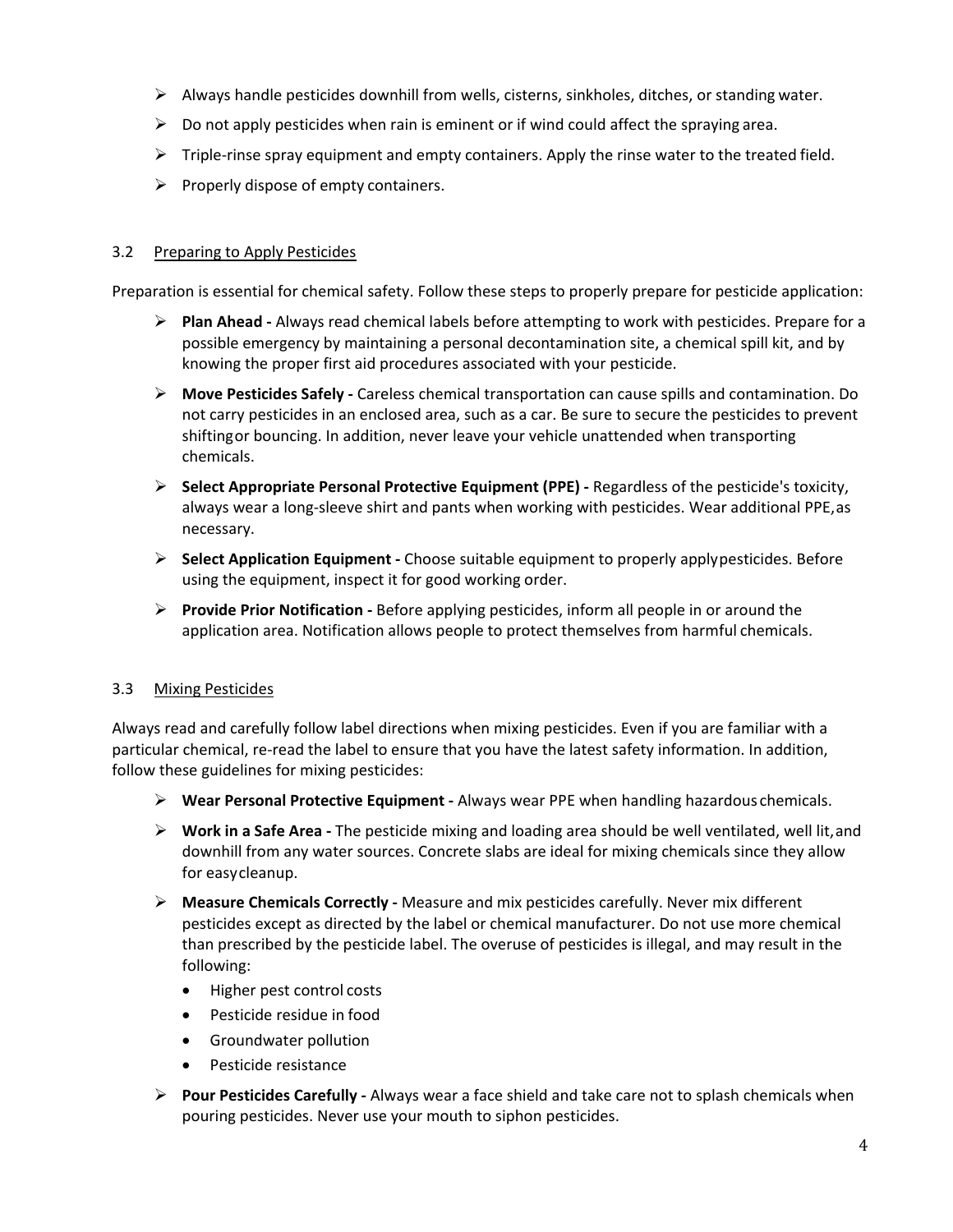## <span id="page-4-0"></span>3.4 Applying Pesticides

When you apply pesticides, you are responsible for protecting yourself, other people, and the environment. Follow these guidelines when applying pesticides:

- **Minimize Exposure -** Even mildly toxic chemicals can harm you if you use them daily. Take care to minimize your exposure to any chemical. Avoid working in pesticide spray, mist, or runoff. Always work with another person when working with hazardous chemicals.
- **Avoid Applying Pesticides in Sensitive Areas -** Avoid spraying pesticides near beehives or areas that humans normally occupy (e.g., schools, playgrounds, hospitals, etc.) If you must apply pesticides in sensitive areas, do so when the weather is calm and when people are not around.
- **Avoid Pesticide Drift, Runoff, and Spills -** Pesticides that fall outside the targeted application area canbe very hazardous. Choose weather conditions, equipment, and chemicals that do not lend themselves to these hazards.
- **Avoid Equipment Accidents -** Equipment accidents are often caused by poor maintenance and improper work habits. Avoid equipment accidents by following all operating instructions.

## <span id="page-4-1"></span>3.5 Pesticide Storage and Disposal

Always try to use all the pesticide in your application tank. If pesticides remain, use them on other target locations. After emptying the tank, clean and store the equipment. The following summary of EPA storage criteria should be followed for pesticides labeled with the signal words DANGER, POISON, or WARNING or the skull and crossbones symbol. These procedures and criteria are not necessary for the storage of pesticides classed as less toxic (CAUTION word on the label) or for those registered for use in the home or garden.

#### <span id="page-4-2"></span>**3.5.1 Site Storage**

- $\triangleright$  Locate where flooding is unlikely.
- $\triangleright$  Locate where runoff will not contaminate any water system.

#### <span id="page-4-3"></span>**3.5.2 Storage Facility**

- $\triangleright$  Dry, well ventilated, separate room, building, or covered area with fire protection (e.g., dry chemical fire extinguisher).
- $\triangleright$  Secured by fence and /or locked doors. Signs on rooms/buildings to provide hazard warning (e.g., DANGER POISON, PESTICIDE STORAGE).
- $\triangleright$  Movable pesticide equipment is labeled as contaminated and not removed from the site until decontaminated.
- $\triangleright$  Provisions are available for the decontamination of personnel and equipment, contaminated water disposed of as excess pesticide, and contaminated runoff collected and treated as excess pesticide.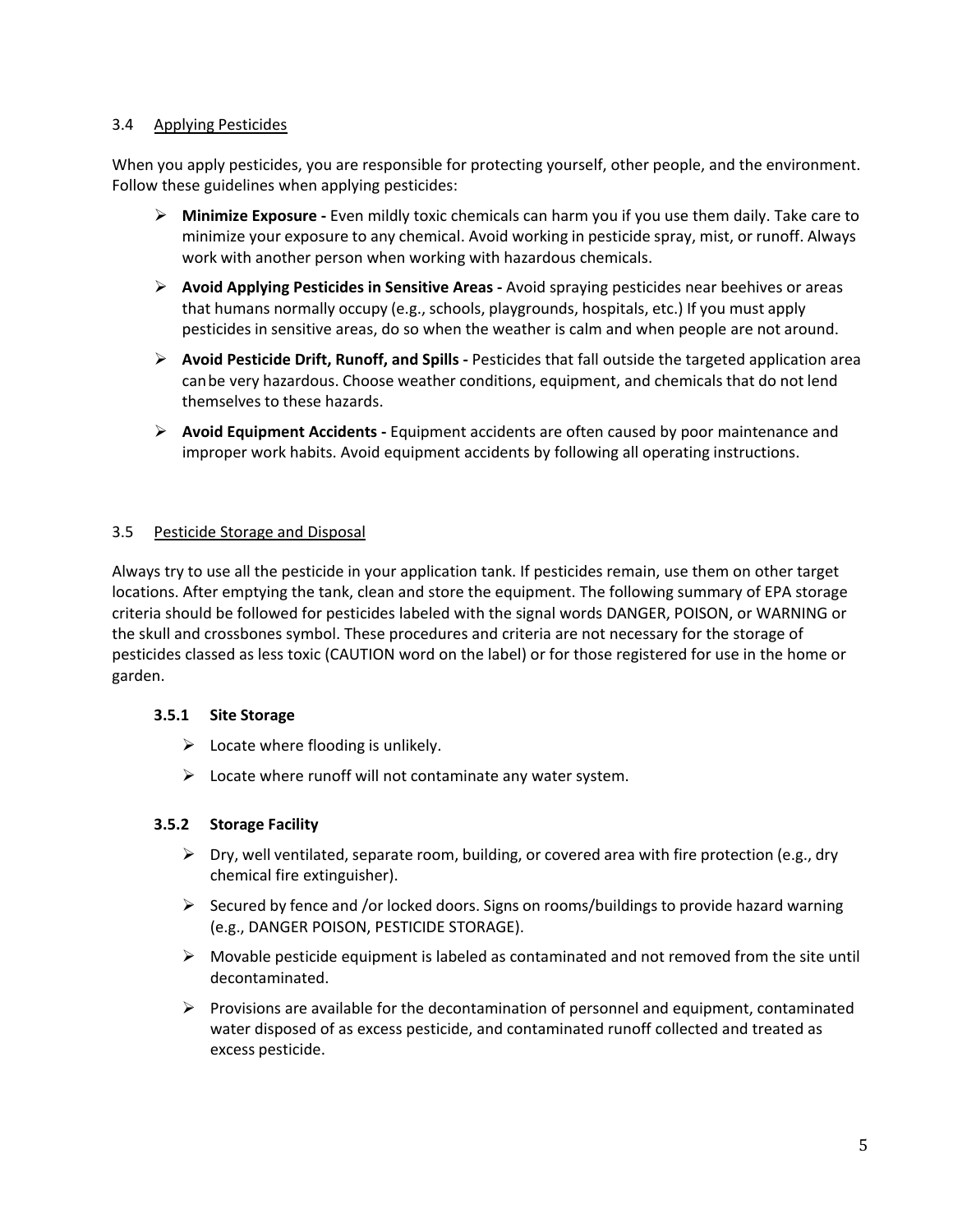#### <span id="page-5-0"></span>**3.5.3 Operational Procedures**

- $\triangleright$  Store pesticide containers in rows with the labels plainly visible.
- $\triangleright$  Place contents from damaged containers in sound containers.
- $\triangleright$  If relevant, segregate pesticides by formulation.
- $\triangleright$  Store rigid containers in an upright position, with tight lids/bungs, off the ground in a manner to permit access and inspection.
- $\triangleright$  Maintain a complete inventory indicating the number and identity of containers.
- $\triangleright$  Check containers regularly for corrosion and leaks.
- $\triangleright$  Keep suitable absorbent (e.g., vermiculite) on hand in case of spills.

## <span id="page-5-1"></span>**3.5.4 Safety Precautions**

- $\triangleright$  Inspect pesticide containers for leaks before handling them.
- $\triangleright$  Do not allow unauthorized personnel in the storage area.
- $\triangleright$  Do not store pesticides next to items intended for consumption by animals or humans.
- $\triangleright$  Do not eat, drink, smoke, or chew tobacco where pesticides are present.
- $\triangleright$  Do not store beverages, food, eating utensils, or smoking material in the storage or loading areas.
- $\triangleright$  Wear rubber gloves while handling containers of pesticides.
- $\triangleright$  Wash hands immediately after handling pesticides. Remove contaminated protective clothing immediately; extra sets of clean clothing should be nearby.

#### <span id="page-5-2"></span>**3.5.5 Fire Control**

- $\triangleright$  Where large quantities are stored, inform the fire department.
- Provide the fire chief with home telephone numbers of responsible person(s).

## <span id="page-5-3"></span>**3.5.6 Disposal**

- $\triangleright$  Unused or outdated pesticides must be disposed of as hazardous chemicals.
- $\triangleright$  See chapter 14, Hazardous Waste Disposal, in the WTAMU Safety Manual for more information.

**IMPORTANT:** *Never leave pesticide containers at a field site. Be sure to account for every container used, and safely dispose of empty containers.*

**NOTE:** *Store herbicides separately from other pesticides. Some herbicides may volatilize and contaminate the pesticides.*

## <span id="page-5-4"></span>3.6 Pesticide Cleanup

Always thoroughly clean all pesticide equipment as soon as you are through with it. Leaving pesticide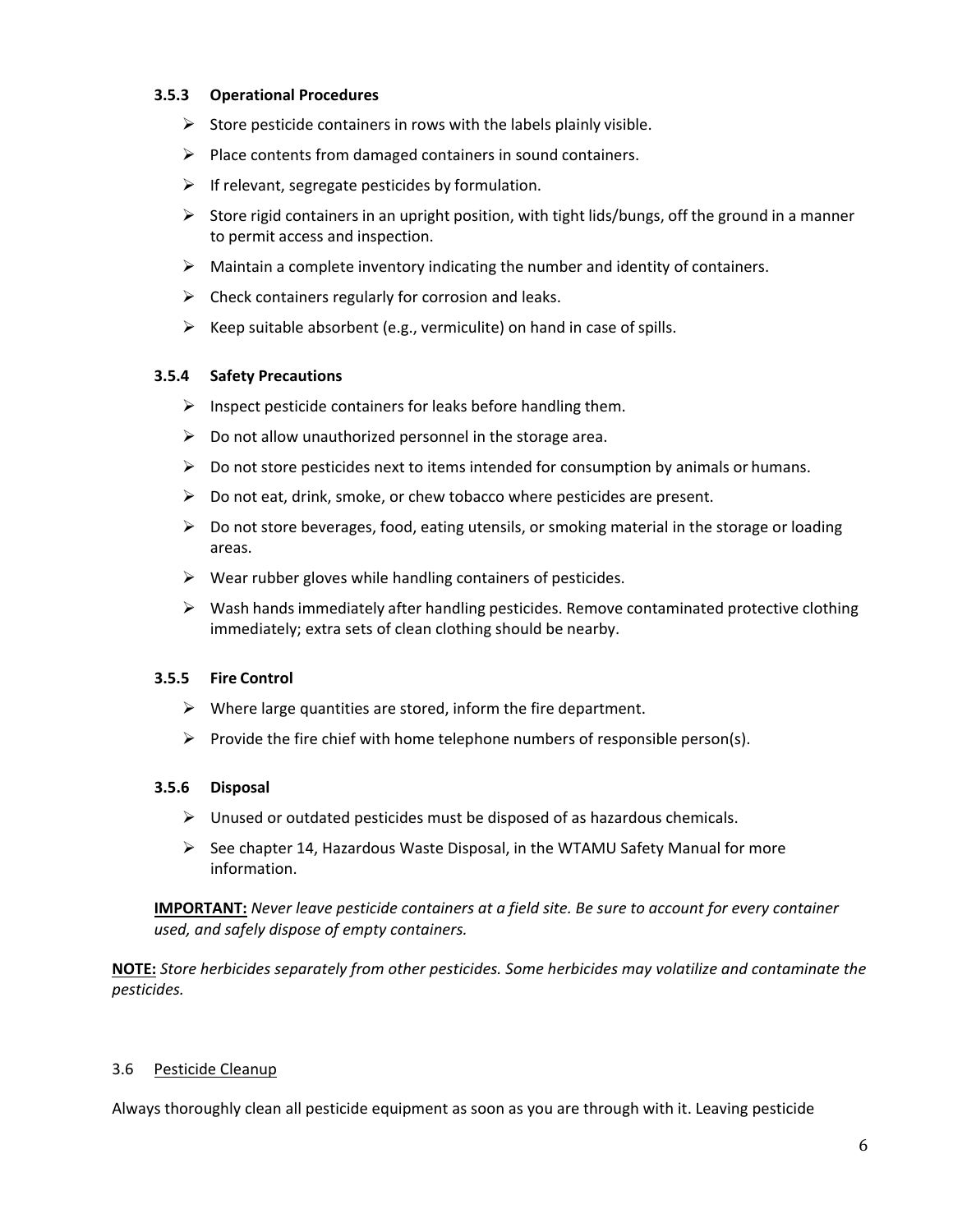residue in mixing, loading, or application equipment can result in accidental injury, death to livestock or people, and/or unwanted contamination of plants or soils. Clean the inside and outside of pesticide equipment, including nozzles. Dispose of contaminated rinse water as directed on the chemical label.

**IMPORTANT:** *Do not allow pesticide rinse water to contaminate water supplies.*

## <span id="page-6-0"></span>3.7 Antidotes

Time is of the essence when pesticide overexposure occurs. However, using an antidote kit may not be the best course of action. Unless a physician has stated that an antidote is needed, it should not be administered. Some antidotes, such as atropine, can be poisonous if misused. A prescription may even be necessary to acquire the antidote. You may be able to get a local physician to write the prescription, prepare a written protocol regarding the use of the antidote, and train pertinent employees about how and when to administer the antidote. If medical assistance is available locally through a hospital, physician, or ambulance service, you should call 911 or take the individual directly to the nearest emergency treatment center instead of maintaining an antidote kit on site.

# <span id="page-6-1"></span>**4. Fertilizer Chemical Safety**

Ammonia fertilizers are widely used because of their effectiveness in getting large amounts of nitrogen into the soil. Anhydrous ammonia fertilizer is essentially dry ammonia gas compressed into liquid form. This material is very harmful if accidentally spilled or sprayed onto body surfaces. It can cause blindness if it gets into the eyes. Also, high concentrations of ammonia gas in the air are very irritating to the lungs. Always use appropriate PPE and exercise rigorous care when handling, applying, and storing such toxic or irritating material.

## <span id="page-6-2"></span>4.1 Safety Precautions

Most ammonia fertilizer accidents occur when the material is being transferred from one tank to another. One of the major causes of accidents is hoses coming loose or bursting. Exercise care in the handling and use of ammonia fertilizer by doing the following:

- $\triangleright$  Always wear chemical goggles and adequate skin cover.
- $\triangleright$  Inspect equipment before each day's work and correct any abnormal conditions.
- $\triangleright$  Water is the first aid treatment of choice when ammonia gets into the eyes or on the skin. In case ofmishap, flush affected areas for 15 minutes and get medical help as soon as possible.
- $\triangleright$  Make sure all valves, lines, and connections are secure in order to reduce the chance of leaks or being doused during transfer.

Observe these precautions when working with anhydrous ammonia:

- $\triangleright$  Use good equipment specially designed for handling anhydrous ammonia.
- $\triangleright$  Keep your equipment in good repair. Worn hoses, loose connections, and other defects can cause accidents.
- $\triangleright$  Follow the prescribed sequence of operations for connecting to, filling, and disconnecting from the applicator tank.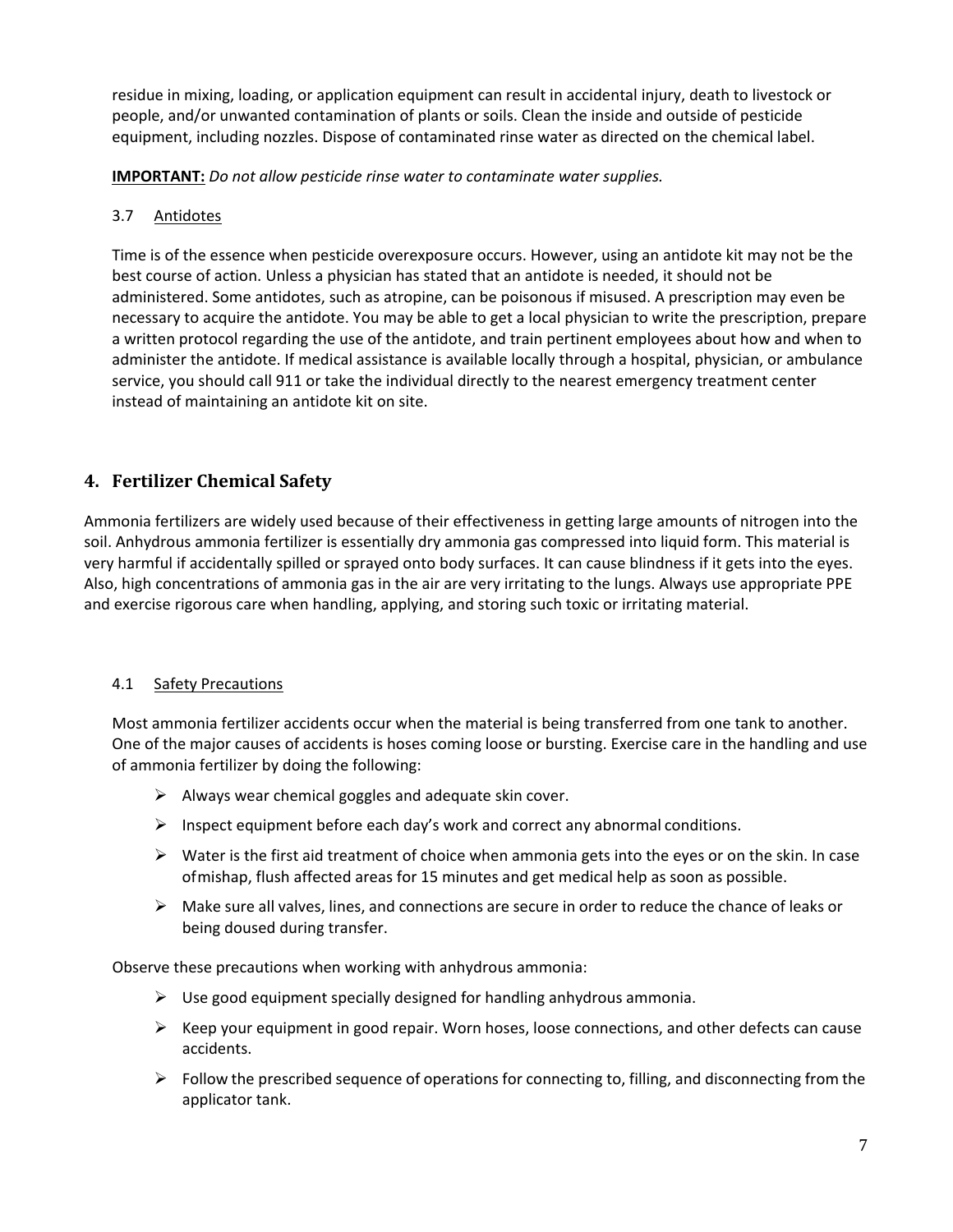- $\triangleright$  Never leave the equipment during the transfer operation.
- $\triangleright$  After filling the applicator tank, close all valves.

#### <span id="page-7-0"></span>4.2 Storing Ammonium Nitrate

The guidelines listed below must be followed when storing ammonium nitrate fertilizer:

- $\triangleright$  The minimum amount feasible of ammonium nitrate shall be stored.
- $\triangleright$  Storage buildings shall have adequate ventilation.
- $\triangleright$  All flooring in storage and handling areas shall be of noncombustible material, without open drains ortraps.
- $\triangleright$  Buildings and structures shall be dry and free from water seepage through the roof, walls, and floors.
- $\triangleright$  Bags of ammonium nitrate shall not be stored within 30 inches of the storage building's walls and partitions.
- $\triangleright$  The height, width, and length of piles stored shall be uniform.
- $\triangleright$  Aisles shall be provided to separate piles by a clear space of not less than 3 feet in width.
- $\triangleright$  Ammonium nitrate shall be stored separately from flammable or combustible materials (e.g., paper, rags, hay, oils).
- $\triangleright$  Broken bags, spilled material, and discarded containers shall be promptly gathered and disposed.
- $\triangleright$  Prohibit smoking where ammonium nitrate is stored.
- $\triangleright$  Fire control devices such as a water hose or portable fire extinguishers must be available in the storagearea.

# <span id="page-7-1"></span>**5. Farm Equipment Safety**

New farm equipment is specifically designed for safe handling and operation. Older farm equipment is outdated and missing some of the latest standard safety features. The following sections discuss general guidelines for farm equipment safety, including farmstead equipment, farm field equipment, guards, shields, and power takeoff equipment (PTOs).

## <span id="page-7-2"></span>5.1 General Equipment Safety

Keeping equipment in good working condition is half the formula for being safe. The other half is the ability and awareness of the person operating the equipment. Equipment failure causes some farm accidents; however, most farm accidents are caused by tired, stressed, rushed, distracted, or incompetent operators. In addition to the specific safe handling rules for each type of farm equipment, there are ten basic guidelines for equipment safety:

- $\triangleright$  Read and comply with the operator's safety manual for each piece of farm equipment.
- $\triangleright$  Prepare for safety by wearing appropriate clothing, having enough rest, not drinking alcohol, and ensuring that all workers have been trained and are capable of safely using the farm equipment.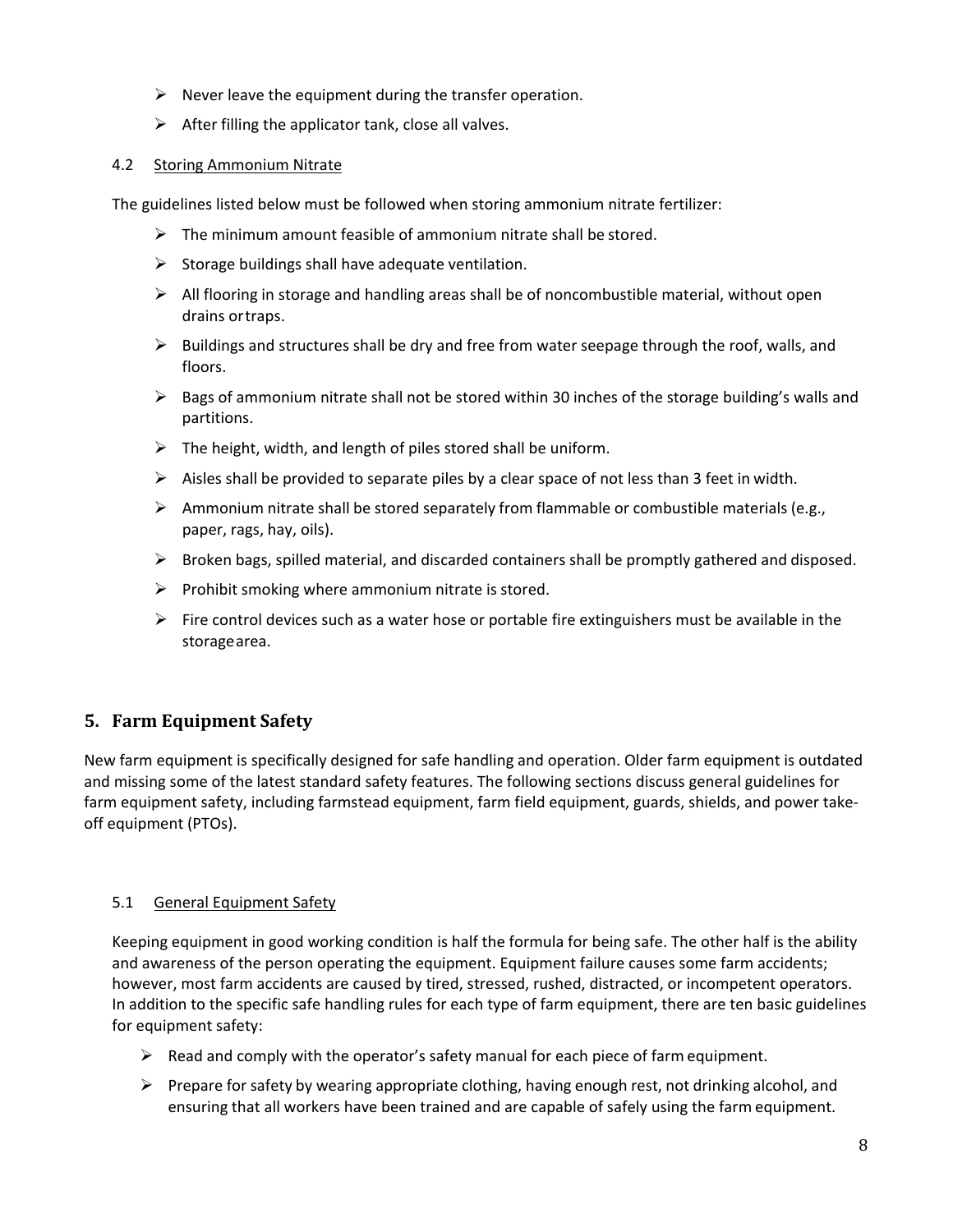- $\triangleright$  Keep all guards, shields, and access doors in place when the equipment is in operation.
- $\triangleright$  Be aware of what you are doing and where you are going.
- $\triangleright$  Adjust equipment speed to fit operating conditions.
- $\triangleright$  Keep children and other people away from the working area.
- $\triangleright$  Take breaks from work, as necessary.
- $\triangleright$  Always stop the engine, disconnect the power source, and wait for all moving parts to stop before servicing, adjusting, cleaning, or unclogging equipment.
- $\triangleright$  Display the slow-moving-vehicle emblem on equipment driven on public roadways.
- $\triangleright$  Allow the engine to cool before refueling.

## <span id="page-8-0"></span>5.2 Farmstead Equipment

Farmstead equipment is agricultural machinery that is normally stationary. This includes materials handling equipment and accessories for such equipment whether or not the equipment is an integral part of a building. Examples of farmstead equipment include cotton gins, grain augers, crushers, sorters, and miscellaneous belt-driven equipment.

Farmstead equipment should have an audible warning device to indicate that the machine is about to be started. Farmstead equipment that is not properly guarded and shielded may pinch, crush, electrocute, or otherwise harm humans. Refer to the operator's manual for specific safety instructions for each piece of equipment.

Refer to WTAMU Lockout/Tagout Hazardous Energy Program 24.01.01.W1.24AR procedures to perform safely repairs or maintenance on electrical equipment.

## <span id="page-8-1"></span>5.3 Farm Field Equipment

Farm field equipment is agricultural machinery that is normally mobile. Examples of farm field equipment include combines, tractors, and their implements. Because tractor accidents account for 500 to 600 fatalities each year, this section will focus on tractor safety.

#### <span id="page-8-2"></span>**5.3.1 General Tractor Safety**

Tractor accidents are the leading cause of fatalities and accidents on Texas farms and ranches. Approximately 42% of these accidents are the result of operators being run over by tractors, 36% are due to tractor roll-overs, and 5% involve riders who fall off the tractor and are then run over by the attached trailing equipment. The following guidelines offer general safety tips for operating tractors:

- $\triangleright$  Know your tractor and how to use it safely. Regularly review the safety precautions in your operator's manual.
- $\triangleright$  Prepare for tractor work by inspecting the vehicle and wearing appropriate clothing.
- $\triangleright$  Ensure that new and inexperienced workers are properly trained intractor operation.
- $\triangleright$  Never allow riders. A tractor should have only one person on board.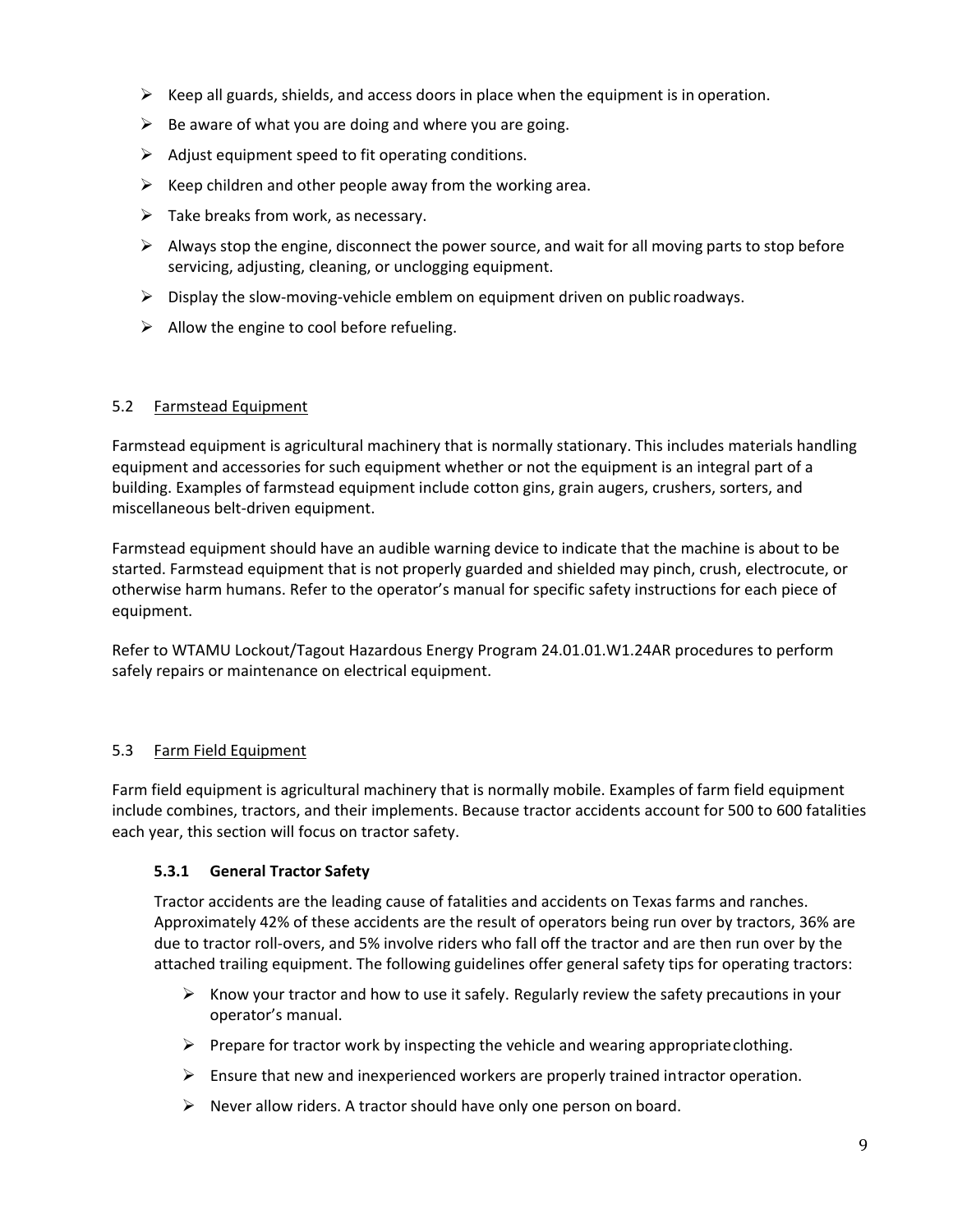- $\triangleright$  Teach children to use tractors only after they have developed the strength, size, and maturity to operate a tractor safely.
- $\triangleright$  Install an approved rollover protective structure (ROPS) and seat belt on any tractor that is not equipped with these features. ROPS prevent tractor turnover injuries, but only if the seat belt is worn.
- $\triangleright$  Always wear a seat belt when driving a tractor equipped with a ROPS.
- $\triangleright$  Disengage drives and turn the engine off before leaving the tractor unattended.
- $\triangleright$  Keep yourself and others away from moving parts.
- $\triangleright$  Hitch loads only to the drawbar.
- $\triangleright$  When using three-point rear hitches, add front-end weights to maintain stability and control steering.
- $\triangleright$  Never bypass start the engine.

#### <span id="page-9-0"></span>**5.3.2 Tractor Driving Safety**

The following guidelines provide tips for tractor driving safety:

- $\triangleright$  Watch where you are going at all times. Be sure everyone is out of the way before moving.
- $\triangleright$  Watch for and avoid obstacles, ditches, embankments, and holes.
- $\triangleright$  Slow down when turning, crossing slopes, or driving on rough, slick, or muddy surfaces.
- $\triangleright$  It is safer to back up an incline.
- $\triangleright$  Apply power slowly when pulling a heavy load.
- $\triangleright$  Lock the brake pedals together for single action braking.

Tractor operators can help prevent back rollovers as follows:

- $\triangleright$  Only hitch loads to the drawbar.
- $\triangleright$  Limit the height of three-point hitches.
- $\triangleright$  Use front-end weights to stabilize heavy hauling loads.
- $\triangleright$  Start slowly.
- $\triangleright$  Change gears carefully.

Tractor operators can help prevent side rollovers as follows:

- $\triangleright$  Increase tractor width, if possible.
- $\triangleright$  Lock brakes together for road travel.
- $\triangleright$  Operate tractors only as recommended.
- $\triangleright$  Avoid steep slopes and ditches.
- $\triangleright$  Be careful when pulling heavy loads or working with a front-end loader.
- $\triangleright$  Turn corners slowly.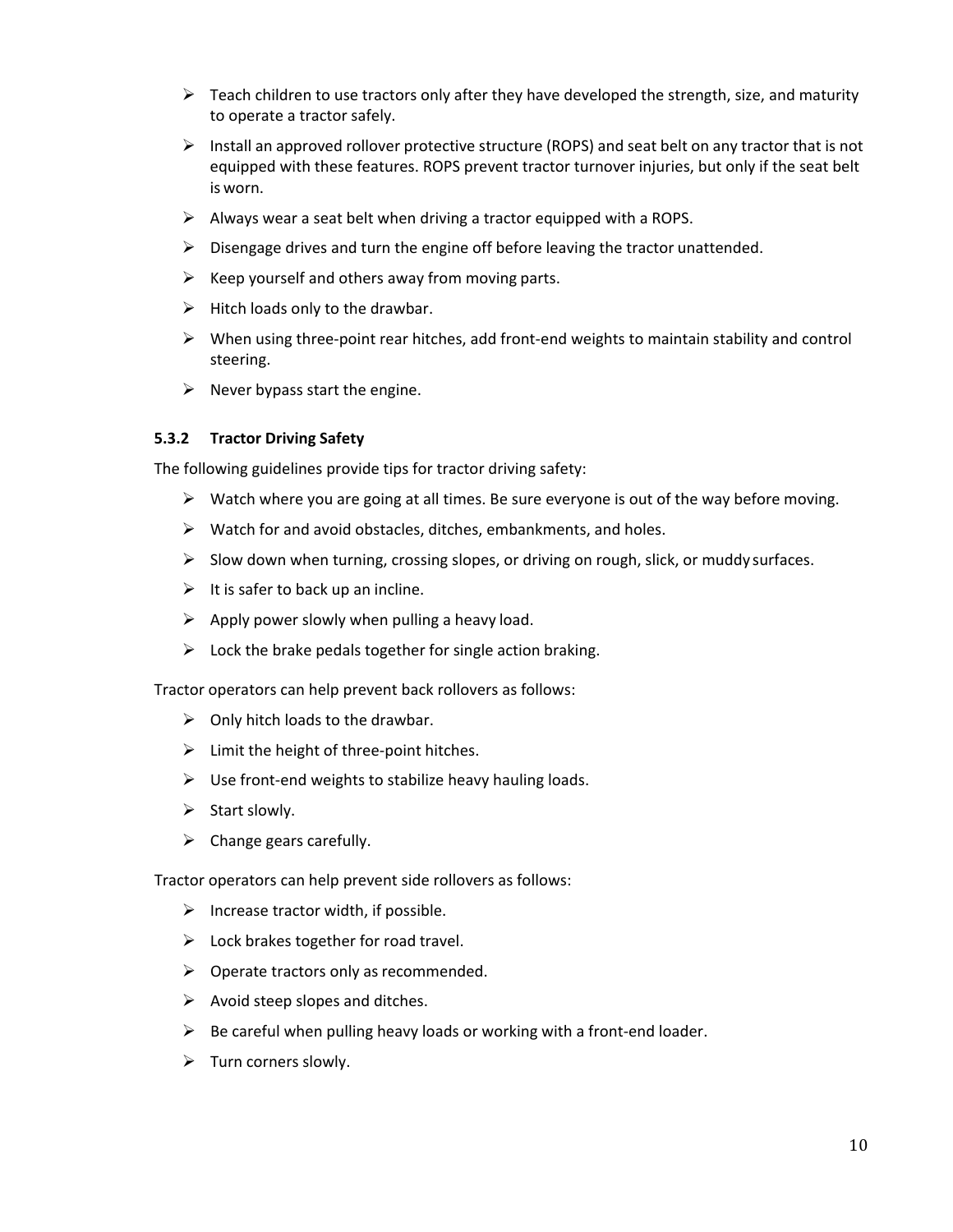## <span id="page-10-0"></span>**5.3.3 Roll-over Protective Structures**

ROPS consist of cab frames that protect tractor operators. They are designed to prevent tractor rollover injuries. All tractors manufactured after October 25, 1976, must have ROPS. Older tractors may be retrofitted with a ROPS obtained from the tractor manufacturer. Installing a makeshift metal bar is not sufficient to protect people from the dangers of a tractor rollover. An OSHA-approved ROPS that meets durability tests is the only real protection against rollover injuries.

**NOTE:** *The only types of tractors that do not require ROPS include the following:*

- *Low profile tractors used for work that would interfere with a ROPS (e.g., picking orchards, vineyards, hopyards, etc.).*
- *Tractors with mounted equipment that is incompatible with a ROPS (e.g., cornpickers, cottonstrippers, fruit harvesters, etc.).*

## <span id="page-10-1"></span>**5.3.4 Bypass Starting**

Bypass starting occurs when an operator "bypasses" normal safety procedures and the normal starting system. A typical bypass occurs when someone standing on the ground touches a screwdriver or other metal object to the starter contacts and activates the engine. This action avoids standard safety devices that keep the engine from starting without someone in the driver's seat. Another method of bypass starting occurs when someone uses the starting button to start a tractor from the ground.

**IMPORTANT:** *Any method of bypass starting is extremely dangerous. If the tractor is in gear and the bypass occurs, the machine will start and can injure or kill anyone in its path. This situation is even more serious if the tractor is equipped with a hydraulic clutch. If a tractor with a hydraulic clutch is bypass-started, it will lurch suddenly after hydraulic pressure is built up.*

All tractor operators should follow these safe-starting rules:

- $\triangleright$  Never start a tractor by shorting across the starter terminals.
- $\triangleright$  Keep tractors in good working order so they will start normally.
- $\triangleright$  If a tractor has a neutral start switch, but it starts in gear with the key or starter button, something is wrong. Fix the tractor immediately.
- $\triangleright$  Never wire around or defect the neutral start switch.
- $\triangleright$  Always place a tractor in neutral or park before starting it.
- $\triangleright$  Never start a tractor from the ground.

#### <span id="page-10-2"></span>**5.3.5 Grain Augers**

A grain auger is a piece of farm equipment that helps transfer grain from one location to another. Tractor operators that move grain augers should take special precautions when working with this equipment.

**IMPORTANT:** *Moving grain augers in their elevated position may result in electrocution if the equipment contacts overhead power lines.*

Farm owners, managers, and operators should ensure that augers are in the lowered position before moving them. In addition, all augers should have warning signs that indicate the potential electrical hazards associated with moving the auger upright. Functional components of augers must be guarded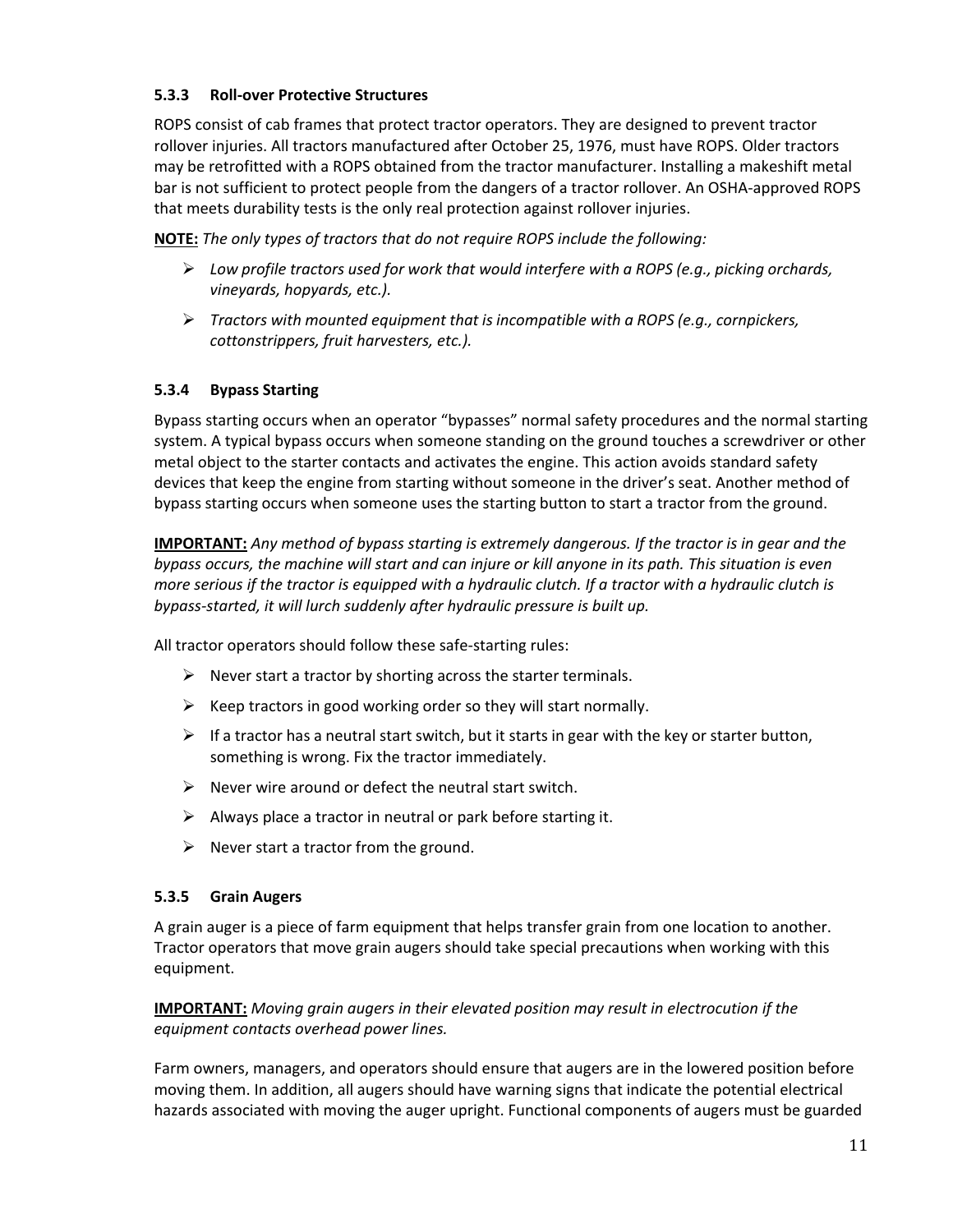to the fullest extent possible.

## <span id="page-11-0"></span>5.4 Hydraulic Equipment Safety

Farm equipment operators must be extremely careful when working around hydraulic equipment. Hydraulic pressure is often strong enough to knock a person out if a leak or explosion occurs. Follow these guidelines when working with hydraulic equipment:

- $\triangleright$  Inspect hydraulic equipment regularly for leaks. Report and fix any leaks immediately.
- $\triangleright$  Ensure that all couplings are properly installed and in good working condition.
- $\triangleright$  Ensure that all lines and fittings are in good condition. Repair or replace any equipment that is not in good condition.
- $\triangleright$  Lock transport wheels and support jacks on implements in place before disconnecting hydraulic cylinders. This action will prevent sudden shocks to the machine or personal injury.
- $\triangleright$  Keep couplings and hoses in good repair so that the hydraulic system can safely sustain maximum pressure.

#### <span id="page-11-1"></span>5.5 Guards, Shields, and PTOs

Guards and shields are extremely important because they keep operators from inadvertently contacting or being caught by moving machinery parts. Ensure that moving parts are guarded or shielded whenever possible. To prevent burns or fires, shield heat-producing components (e.g., exhaust pipes). Since all moving parts cannot be guarded due to their function, stay clear of these machines when they are in operation. In addition, turn these machines off if they need service, maintenance, or repair.

**IMPORTANT:** *If you take guards or shields off, put them back on the machine. Replace them if they are lost or damaged.*

Guards and shields are absolutely essential for PTO farm equipment. Leave the master shield in place when the implement is unhitched. Replace missing or damaged shields immediately.

## <span id="page-11-2"></span>**6. Fuel Storage**

Fuel storage is an important safety concern in agriculture. The following sections discuss general safety guidelines for stationary fuel storage tanks, portable fuel tanks, and liquefied petroleum gas.

#### <span id="page-11-3"></span>6.1 Stationary Fuel Storage Tanks

Petroleum products for agricultural use, including gasoline and diesel fuel, are stored in Aboveground Storage Tanks (AST) or Underground Storage Tanks (UST). The TCEQ regulates AST's and UST's. Fuel tanks with volumes less than or equal to 1100 gallons are exempt from TCEQ requirements. Fuel tanks with volumes greater than 1100 gallons must meet these requirements.

- $\triangleright$  Notification
- $\triangleright$  Registration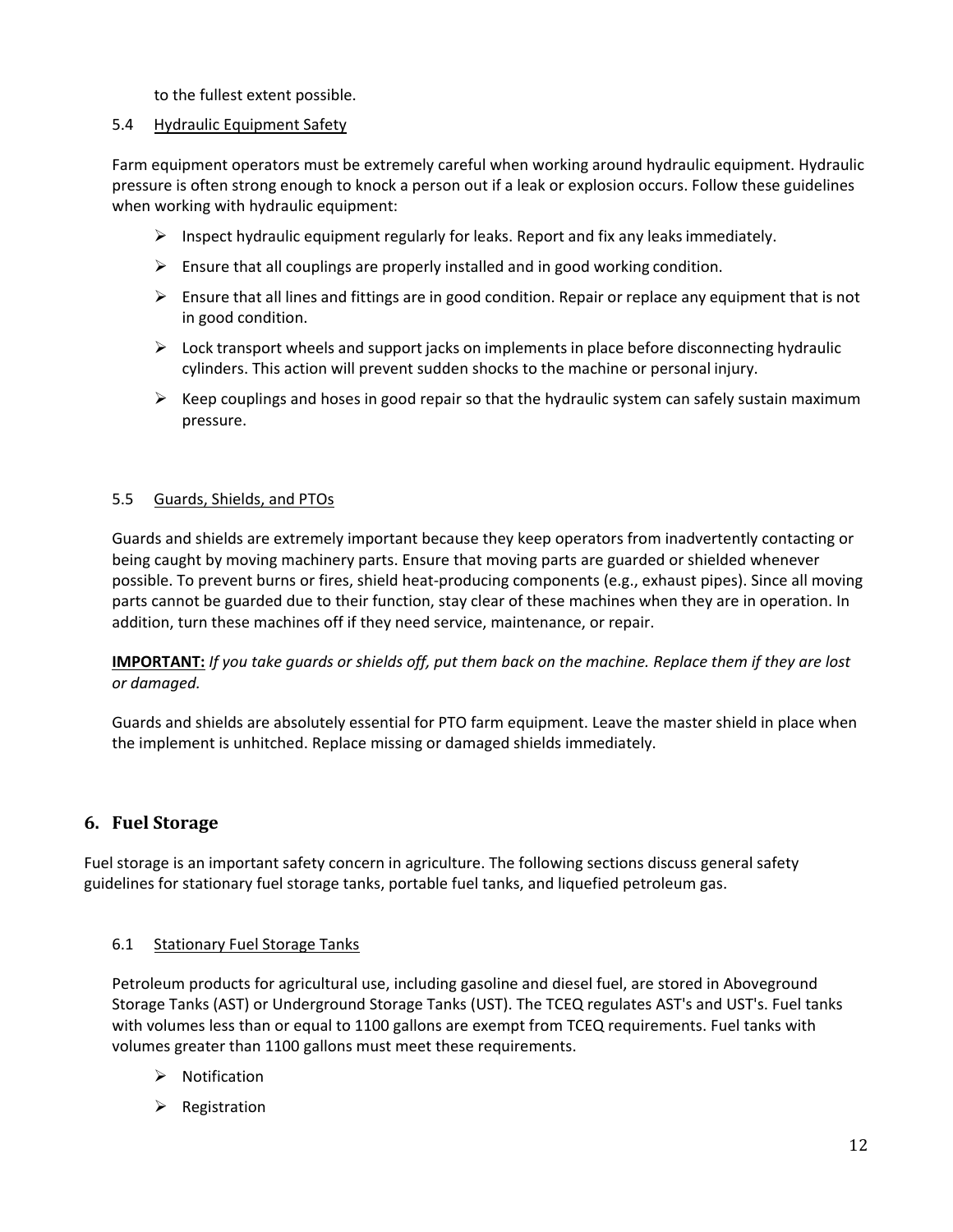- $\triangleright$  Annual Fees
- $\triangleright$  Record Keeping

## <span id="page-12-0"></span>6.2 Portable Fuel Tanks

Even small quantities of fuel, such as gasoline, kerosene, or diesel fuel, must be properly labeled and stored. Always use DOT approved metal tanks or UL or FM labeled containers to store small amounts of fuel. Store small portable fuel tanks in well ventilated areas away from other flammable materials or ignition sources. Do not use containers such as empty plastic milk jugs to store fuels. Please refer to WTAMU Chemical Safety Procedure 24.01.01.W1.22AR in the WTAMU Safety Manual for more information on flammable materials.

**IMPORTANT:** *Clearly label fuel containers to indicate contents.*

# <span id="page-12-1"></span>6.3 Liquefied Petroleum Gas

The Texas Railroad Commission regulates the sale and use of Liquefied Petroleum Gas (LPG). There are several safety considerations associated with LPG. All LPG tanks must comply with Department of Transportation (DOT) standards for storage and use:

- $\triangleright$  Paint LPG tanks are either white or aluminum. Locate LPG tanks away from flammable materials and possible ignition sources. In addition, ensure that AST's have noncombustible structural supports and a firm masonry foundation so that the bottom of the tank does not touch the ground.
- $\triangleright$  LPG tanks cannot be downhill from flammable liquid tanks such as gasoline or diesel.
- $\triangleright$  Stationary LPG tanks cannot be placed in any area beneath an electric transmission or distribution line.
- $\triangleright$  LPG tanks must be equipped with hydrostatic relief valves, excess flow valves, etc., required by the Texas Railroad Commission.

**IMPORTANT:** P*ortable LPG containers may be used within a building; however, they must be stored in a separate location outside of the building. Refer to WTAMU Fire and Life Safety Program 24.01.01.W1.26AR in the WTAMU Safety Manual for more information.*

The following table provides minimum safe distance requirements for the location of stationary LPG containers.

|                             | Minimum Safe       |                     |                      |  |
|-----------------------------|--------------------|---------------------|----------------------|--|
| <b>Location Description</b> | Distance           |                     |                      |  |
|                             | $0-500.99$ gallons | 501-2000.99 gallons | 2001-4009.99 gallons |  |
| Ignition                    | 10 feet            | 15 feet             | 25 feet              |  |
| Source/Combustible          |                    |                     |                      |  |
| Materials                   |                    |                     |                      |  |
| Flammable Liquid            | 20 feet            | 20 feet             | 20 feet              |  |
| Container                   |                    |                     |                      |  |
| <b>Building</b>             | 10 feet            | 15 feet             | 25 feet              |  |
| Adjoining Property Line     | 10 feet            | 15 feet             | 25 feet              |  |
| Roadway, Railway,           | 10 feet            | 15 feet             | 25 feet              |  |
| Utility Line or Pipeline    |                    |                     |                      |  |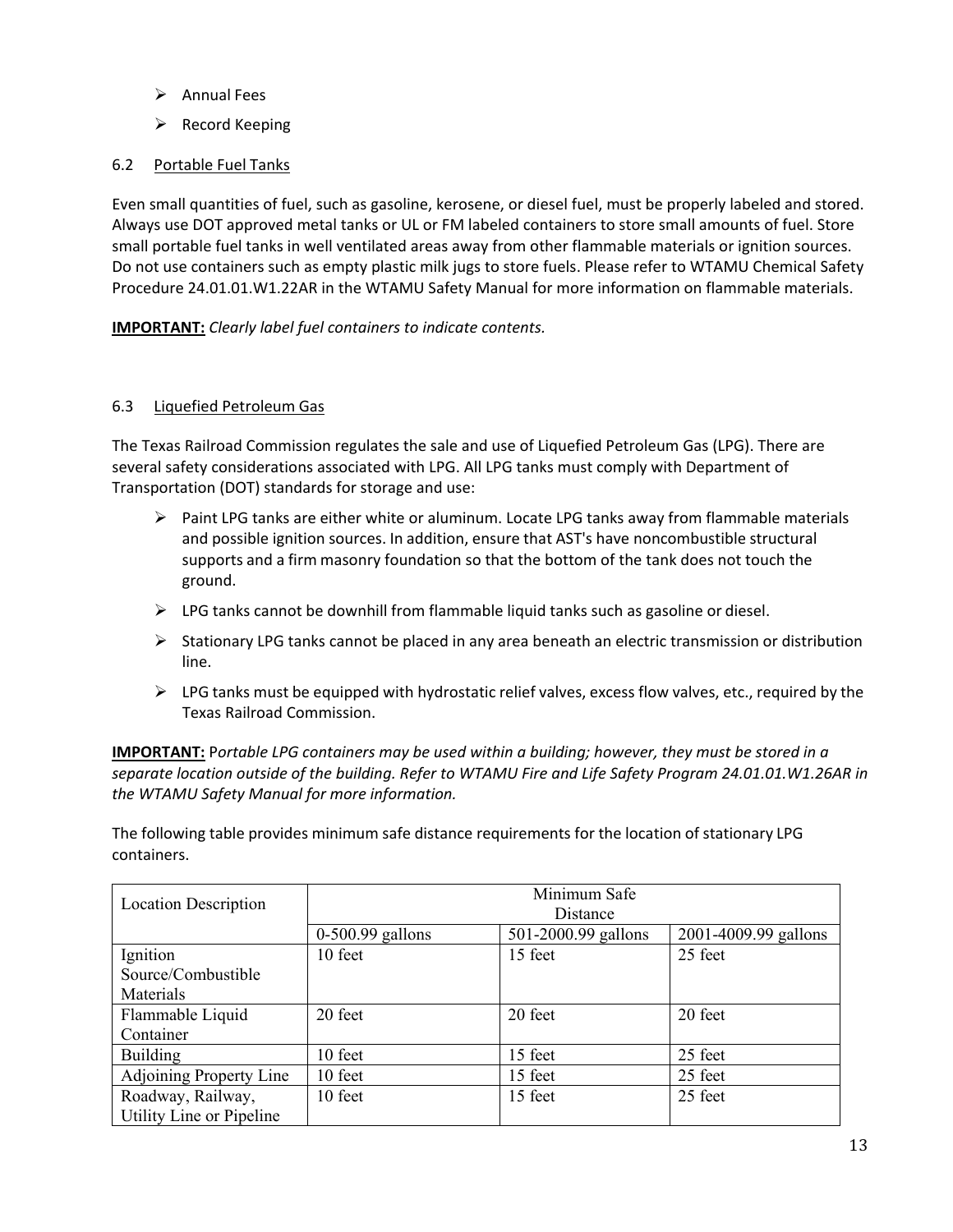# <span id="page-13-0"></span>**7. Grain Storage**

Grain storage bins and hoppers pose severe hazards, including entrapment and suffocation. Each year, numerous people suffocate and die while working on or under the unstable materials contained in grain silos. Grain materials are unpredictable, and they move quickly---entrapment, burial, and suffocation can occur within seconds. In some cases, the surface material in a grain bin acts like quicksand. When a storage bin is emptied from the bottom, the grain material forms a funnel. The flow rate of this funnel can be strong enough to trap a worker and make rescue virtually impossible. In other cases, a condition known as bridging can create serious hazards. A bridge occurs when grain or other loose material sticks to the side of a bin that is being emptied from below. The bridge is highly unstable and dangerous. If it collapses, it can trap any worker either on or below it. Follow these guidelines to reduce the risks associated with grain storage:

- $\triangleright$  Assume that all stored materials are bridges and that the potential for entrapment and suffocation is constant.
- $\triangleright$  Do not enter a storage area from the bottom, if material is adhering to the sides.
- $\triangleright$  If you must enter a storage area, use a safety belt or harness with a lifeline. Always stay above the highest level of material. Never stand on top of stored material.
- $\triangleright$  Lock out supply and discharge equipment whenever a worker enters the storage area.
- $\triangleright$  Post signs that indicate the hazards of working with stored materials.
- $\triangleright$  Ensure that storage areas are equipped with mechanical devices so that workers are not required to enter the area.

# <span id="page-13-1"></span>**8. Livestock Safety**

Farm animals are responsible for many disabling injuries. Although animal-related injuries are generally less severe than injuries caused by farm machinery, such accidents cost time, money, and productivity. The following guidelines offer general safety instructions for working with any animals:

- $\triangleright$  Take good care of animals and treat them kindly.
- $\triangleright$  Use adequate restraining and handling facilities when working with animals.
- $\triangleright$  Always leave yourself an escape route when working with animals (i.e., do not work in small, confined areas or back yourself into a corner).
- $\triangleright$  Do not put your hands, legs, or feet in gate or chute closures where you may become pinned or crushed by a large animal.
- $\triangleright$  Reduce the chance for slips and falls by keeping handling areas free from debris. Attach "no slip" safety strips to slick areas. Stay away from frightened, sick, or hurt animals whenever possible. Take care around animals with young offspring.
- $\triangleright$  Wear protective clothing around animals, as appropriate.
- $\triangleright$  Do not handle livestock when you are alone.
- $\triangleright$  Keep children away from unfamiliar or unfriendly animals.
- $\triangleright$  Treat manure pits as a confined space. Exercise caution as appropriate. Refer to the Manure Pits section for more information.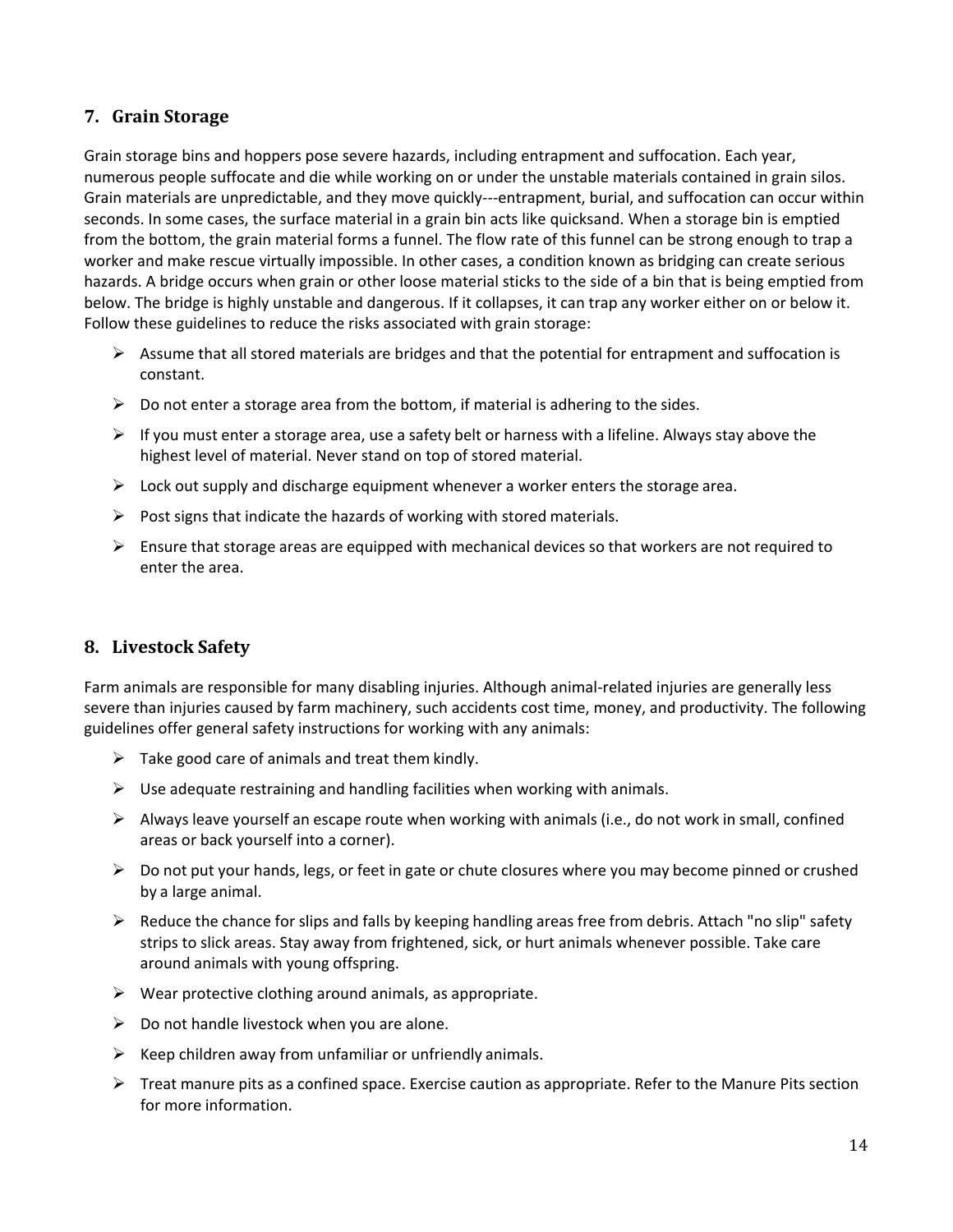The following sections provide specific instructions for working with certain animals.

## <span id="page-14-0"></span>8.1 Beef Cattle

Ordinary beef cattle generally have a calm disposition; however, they are easily spooked. Because cattle can see almost 360 degrees without moving their heads, a quick movement from behind can scare them just as easily as a sudden movement from the front. Loud, sudden noises and small dogs tend to upset cattle. Although cattle are not likely to attack humans, their size and weight can make them dangerous. Always leave yourself an escape route when working with cattle. Keep small children and strangers away from cattle. Remember, cattle tend to kick forward and then backward with their back legs. If you are working near the udder or flank area of a cow, consider pulling the back leg forward to prevent a kick.

# <span id="page-14-1"></span>8.2 Dairy Cattle

Dairy cattle tend to be more nervous than other domestic animals. Always announce your presence to a cow by speaking calmly or touching the animal gently. When moving cows into a constraining place, such as a milk parlor, always give them time to adjust before beginning work. If a dairy cow tends to kick, consider using a hobble.

## <span id="page-14-2"></span>8.3 Swine

Hogs can be dangerous because they can bite with enough force to cause serious injury. Likewise, a hog's size and weight can easily harm a person if the animal steps on, lays on, or charges a person. Guiding hogs for sorting or movement to a new pen requires a lot of patience and adequate facilities. An easy way to guide a hog backwards is to place a box or basket over the hog's head. The hog will then back away to avoid the box. As with cattle, you should announce your presence to a hog by speaking calmly.

#### <span id="page-14-3"></span>8.4 Horses

Take care not to spook horses with loud noise. If you intend to work with a horse, you should know how to ride properly, saddle, and handle a horse. Ride with extra care around trees, water, or rough terrain.

## <span id="page-14-4"></span>8.5 Sheep

Take care when working around sheep to avoid being butted by a ram. To safely immobilize a sheep for handling, place the animal on his rump and tilt him far enough back to keep the rear hooves off the ground.

#### <span id="page-14-5"></span>8.6 Poultry

Chickens are fairly harmless, although geese, gobblers, and roosters can harm children and the elderly. Most hazards associated with poultry concern improper equipment usage, duct, and slippery surfaces within poultry facilities.

## <span id="page-14-6"></span>**9. Manure Pits**

Manure pit systems are often used to store large amounts of raw manure under animal confinement buildings.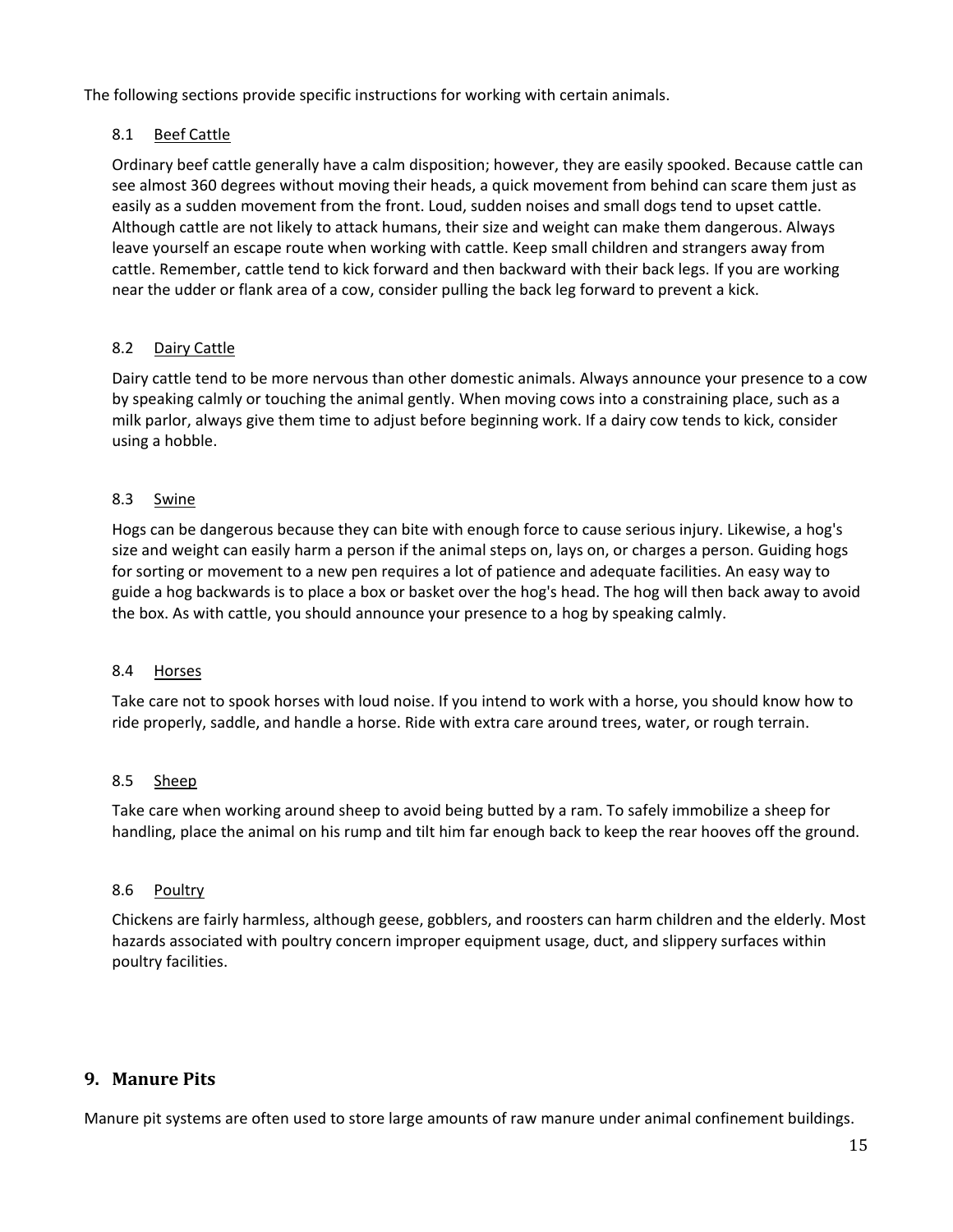Manure pits make cleanup easier for farm employees; however, these pits may contain hazardous atmospheres. Due to the nature of these pits, workers should always treat manure pits as confined spaces. Manure pits may contain one or more of the following gases in dangerous concentrations:

- $\triangleright$  Methane
- $\triangleright$  Hydrogen sulfide
- $\triangleright$  Carbon dioxide
- $\triangleright$  Ammonia

Within the confined space of a manure pit, these gases can create an oxygen deficient, toxic, and /or explosive atmosphere.

Treat manure pits like any other type of confined space. For example,

- $\triangleright$  Ensure that manure pits are properly ventilated.
- $\triangleright$  Test the pit atmosphere before entering the pit.
- $\triangleright$  Have a safety attendant ready to lift workers within the manure pit to safety, if necessary.
- $\triangleright$  Always wear a safety belt or harness with a lifeline when working within a manure pit.

Please refer to 24.01.01.W1.28AR, Confined Space Entry, in the WTAMU Safety Manual for more information.

# <span id="page-15-0"></span>**10. Towing Safety**

When towing a trailer or farm equipment, follow these guidelines to ensure driving safety:

- $\triangleright$  Ensure that the trailer and hitching attachments meet local and state requirements. The trailer must havea current tag and registration.
- $\triangleright$  Inspect the trailer's wheels and the towing vehicle's wheels to ensure they are in good working order.
- $\triangleright$  Ensure that the trailer hitch is sufficiently strong and properly mounted.
- $\triangleright$  Make sure that the towing ball is the correct size for the trailer hitch.
- $\triangleright$  Always secure a safety chain between the trailer and the towing vehicle.
- $\triangleright$  Inspect all indicator lights to ensure they are working.
- $\triangleright$  Adjust mirrors as necessary to view the roadway behind the trailer.
- $\triangleright$  Adjust your speed and apply brakes evenly to allow for increased stopping distances.
- $\triangleright$  When backing a trailer, it is helpful to have another person behind the trailer to guide you. Put your hand on the bottom section of the steering wheel and turn the wheel in the direction that you want the trailer to move.

## <span id="page-15-1"></span>**11. Hearing Conservation Program**

Excessive noise levels may permanently or temporarily damage a person's hearing. Whenever possible, employees should reduce noise levels to an acceptable level. The following table outlines OSHA limits for acceptable noise exposure indicated as decibels (dB).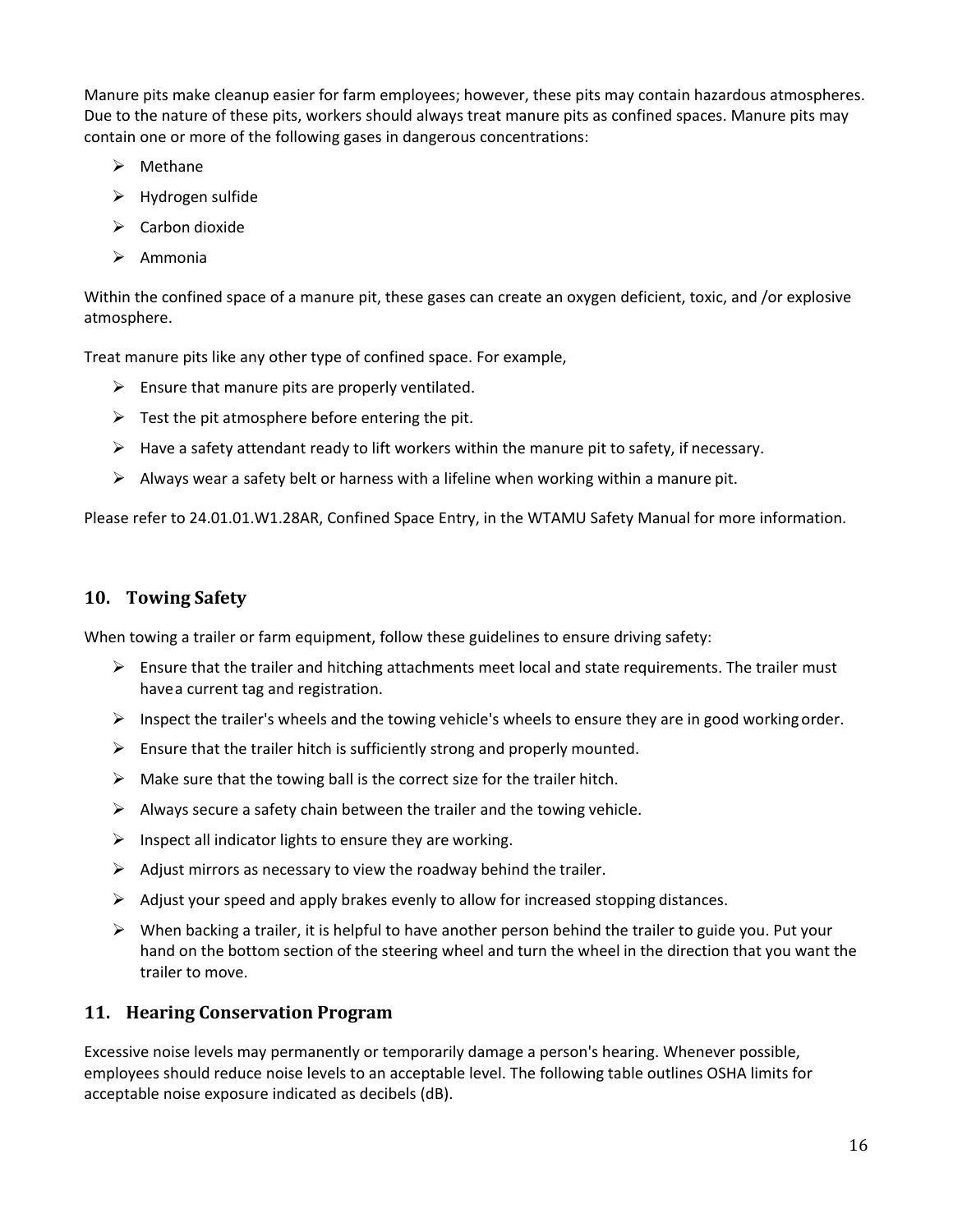| Duration/Day (Hours) | Sound Level (dB) |  |
|----------------------|------------------|--|
| 8                    | 90               |  |
| 6                    | 92               |  |
| 4                    | 95               |  |
| 3                    | 97               |  |
| 2                    | 100              |  |
| $1\frac{1}{2}$       | 102              |  |
| 1                    | 105              |  |
| ⅓                    | 110              |  |
| 1⁄4 or less          | 115              |  |

Hearing loss can be permanent ---wear protective equipment when noise levels are high. Before using PPE such as ear plugs or muffs to reduce noise exposure, try to reduce noise levels by changing work procedures. Maintenance practices, such as the following, can reduce noise levels:

- $\triangleright$  Replacing worn or loose machine parts.
- $\triangleright$  Performing high-noise operations during hours when people are less likely to be affected.
- $\triangleright$  Maintaining and lubricating equipment to eliminate rattles and squeaks.

The following table illustrates various noise levels:

| <b>Noise</b>           | Decibels (dB) |  |
|------------------------|---------------|--|
| Whisper                | 10            |  |
| <b>Quiet Office</b>    | 30            |  |
| <b>Street Sounds</b>   | 70            |  |
| Factory                | 80-90         |  |
| Sander                 | 85            |  |
| Subway                 | 90            |  |
| <b>Pneumatic Drill</b> | 100           |  |
| Artillery/Car Horn     | 120           |  |

Engineering controls, such as the following, can also reduce noise levels:

- $\triangleright$  Replace noisy material.
- $\triangleright$  Using large, low speed fans.
- $\triangleright$  Considering the noise level of new equipment or processes before purchasing or implementing.
- $\triangleright$  Placing heavy machines on rubber mountings.
- $\triangleright$  Using sound-absorbing acoustical tiles or baffles.
- $\triangleright$  Placing noisy machinery or operations in a separate area or room.
- $\triangleright$  Enclosing noisy conveyors.

Areas that may require hearing protection include machine shops, the power plant, etc. Observe all warning signs and wear hearing protection whenever necessary. Do not interfere with, remove, or modify noise abatement equipment. Keep all equipment properly maintained, and report any malfunctions immediately. Refer to the Personal Protective Equipment Procedure, 24.01.01.W1.27AR) for more information on hearing protection. Direct all questions regarding hearing conservation to EHS. When requested and necessary, the Safety Office monitors noise levels.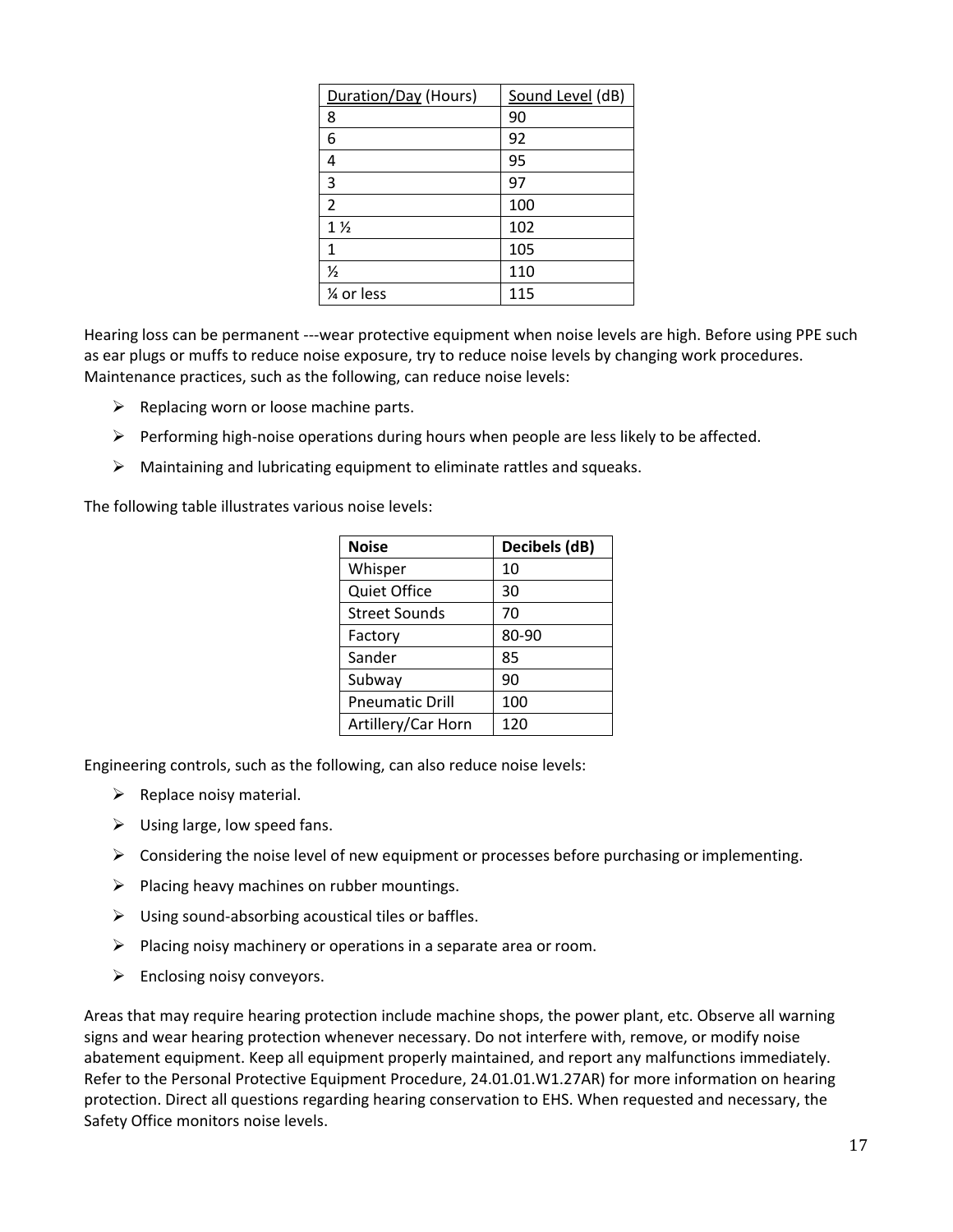# <span id="page-17-0"></span>**12. Heat Stress**

Refer to the WTAMU Thermal Stress Prevention and Management Procedure 24.01.01.W1.14AR for information on heat stress.

# <span id="page-17-1"></span>**13. Lockout/Tagout**

Refer to the WTAMU Lockout/Tagout Hazardous Energy Program 24.01.01.W1.24AR for more information on lockout/tagout procedures.

# <span id="page-17-2"></span>**14. Euthanasia and Associated Procedures**

Refer to WTAMU Institutional Animal Care and Use Procedure: 15.99.05.W1.02AR for more information on euthanasia and associated safety procedures.

# <span id="page-17-3"></span>**15. Products Administered to Livestock and Safety of Humans**

Refer to WTAMU Institutional Animal Care and Use Procedure: 15.99.05.W1.02AR (Occupational Health and Safety); 24.01.01.W1.15AR Bloodborne Pathogens Exposure Control Plan; 24.01.01.W1.19AR Reproductive Risks procedure; 24.01.01.W1.23AR Biological Safety procedure; 24.01.01.W1.43 AR Occupational Health Program, and associated **Environmental Health and Safety procedures** for more information.

# <span id="page-17-4"></span>**16. Training**

West Texas A&M University Environmental Health and Safety will follow the Texas A&M University System Polic[y 33.05.02 Required Employee Training.](http://policies.tamus.edu/33-05-02.pdf) Staff and faculty whose required training is delinquent more than 90 days will have their access to the Internet terminated until all trainings are completed. Only Blackboard and Single Sign-on will be accessible. Internet access will be restored once training has been completed. Student workers whose required training is delinquent more than 90 days will need to be terminated by their manager through Student Employment.

# <span id="page-17-5"></span>**17. Record Retention**

No official state records may be destroyed without permission from the Texas State Library as outlined in [Texas](http://www.statutes.legis.state.tx.us/?link=GV) [Government Code, Section 441.187](http://www.statutes.legis.state.tx.us/?link=GV) an[d 13 Texas Administrative Code, Title 13, Part 1, Chapter 6, Subchapter A,](http://txrules.elaws.us/rule/title13_chapter6_sec.6.7)  [Rule](http://txrules.elaws.us/rule/title13_chapter6_sec.6.7) 6.7. The Texas State Library certifies Agency retention schedules as a means of granting permission to destroy official state records.

West Texas A&M University Records Retention Schedule is certified by the Texas State Library and Archives Commission. West [Texas A&M](https://www.wtamu.edu/webres/File/Risk%20Management/System-Records-Retention-Schedule.pdf) University Environmental Health and Safety will follow Texas A&M University [Records Retention Schedule](https://www.wtamu.edu/webres/File/Risk%20Management/System-Records-Retention-Schedule.pdf) as stated in the Standard Operating Procedure [61.99.01.W0.01 Records](http://www.wtamu.edu/webres/File/Risk%20Management/61.99.01.W0.01_PROCEDURE_Records%20Management_FINAL%20SIGNED.pdf)